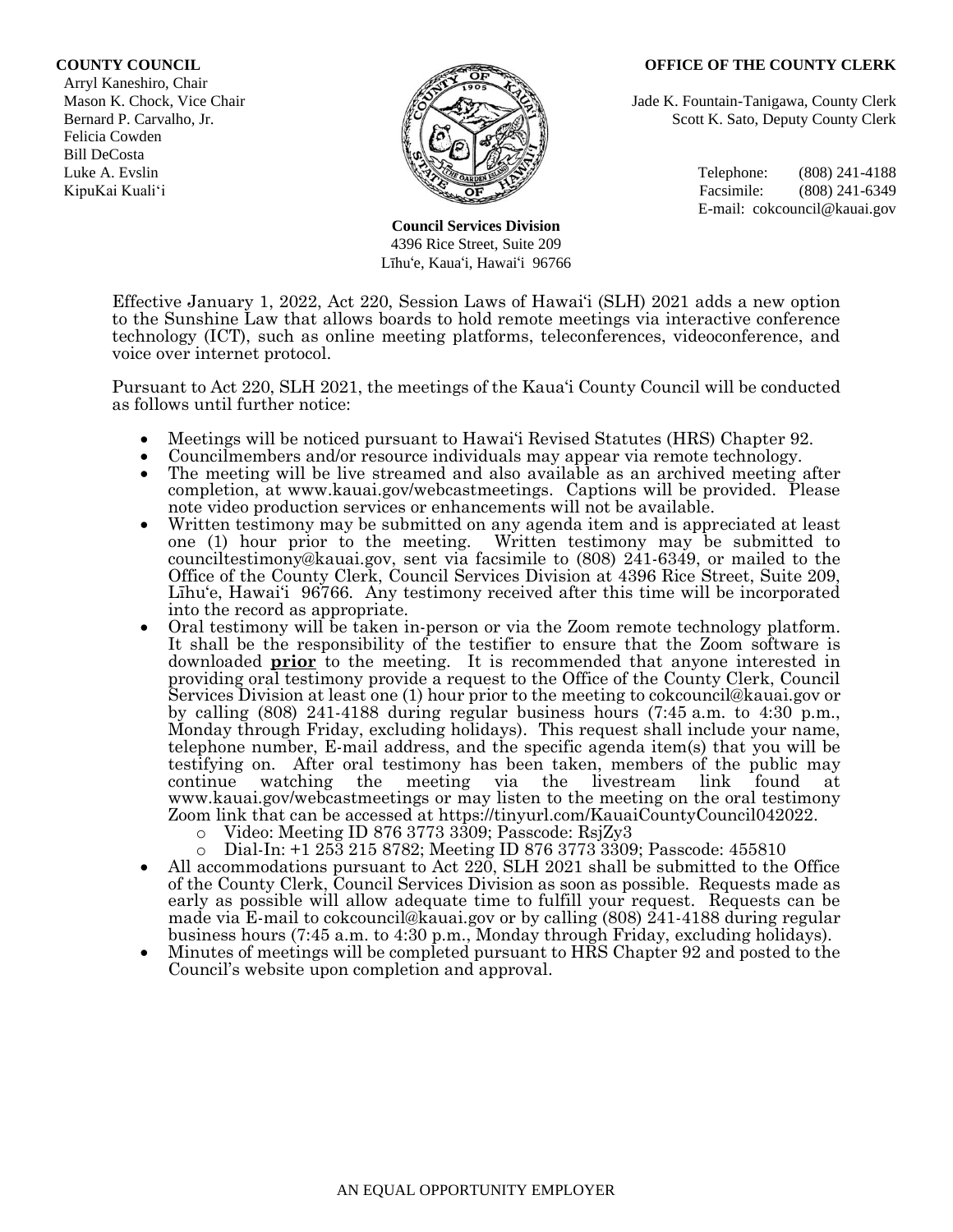## **COMMITTEE MEETING NOTICE AND AGENDA WEDNESDAY, APRIL 20, 2022 8:30 A.M. OR SOON THEREAFTER** COUNCIL CHAMBERS

HISTORIC COUNTY BUILDING 4396 RICE STREET, SUITE 201 LĪHU'E, KAUA'I, HAWAI'I 96766

## **A. FINANCE & ECONOMIC DEVELOPMENT COMMITTEE**

- 1. Minutes of the April 6, 2022 Finance & Economic Development Committee Meeting.
- 2. [Bill No. 2845](https://kauai.granicus.com/MetaViewer.php?view_id=&event_id=1037&meta_id=158788) A BILL FOR AN ORDINANCE AMENDING CHAPTER 5A, SECTION 5A-11.26, AND SECTION 5A-9.1(a), KAUA'I COUNTY CODE 1987, AS AMENDED, RELATING TO REAL PROPERTY TAX *(Tree Farm Development Exemption) (Deferred April 6, 2022)*
- 3. Bill [No. 2846](https://kauai.granicus.com/MetaViewer.php?view_id=&event_id=1037&meta_id=158790) A BILL FOR AN ORDINANCE AMENDING CHAPTER 5A, KAUA'I COUNTY CODE 1987, AS AMENDED, BY REPEALING ARTICLE 10, RELATING TO VALUATION OF WASTELAND *(Deferred April 6, 2022)*
- 4. [Bill No. 2847](https://kauai.granicus.com/MetaViewer.php?view_id=&event_id=1037&meta_id=158792) A BILL FOR AN ORDINANCE AMENDING CHAPTER 5A, KAUA'I COUNTY CODE 1987, AS AMENDED, BY REPEALING SECTION 5A-11.25, RELATING TO ORCHARD DEVELOPMENT EXEMPTION *(Deferred April 6, 2022)*

## **B. COMMITTEE OF THE WHOLE**

- 1. Minutes of the April 6, 2022 Committee of the Whole Meeting.
- 2. [Bill No. 2850](https://kauai.granicus.com/MetaViewer.php?view_id=&event_id=1037&meta_id=158794) A BILL FOR AN ORDINANCE APPROVING A COLLECTIVE BARGAINING AGREEMENT FOR BARGAINING UNIT 1 BETWEEN JULY 1, 2021 AND JUNE 30, 2025 *(Public Hearing held on April 6, 2022)*